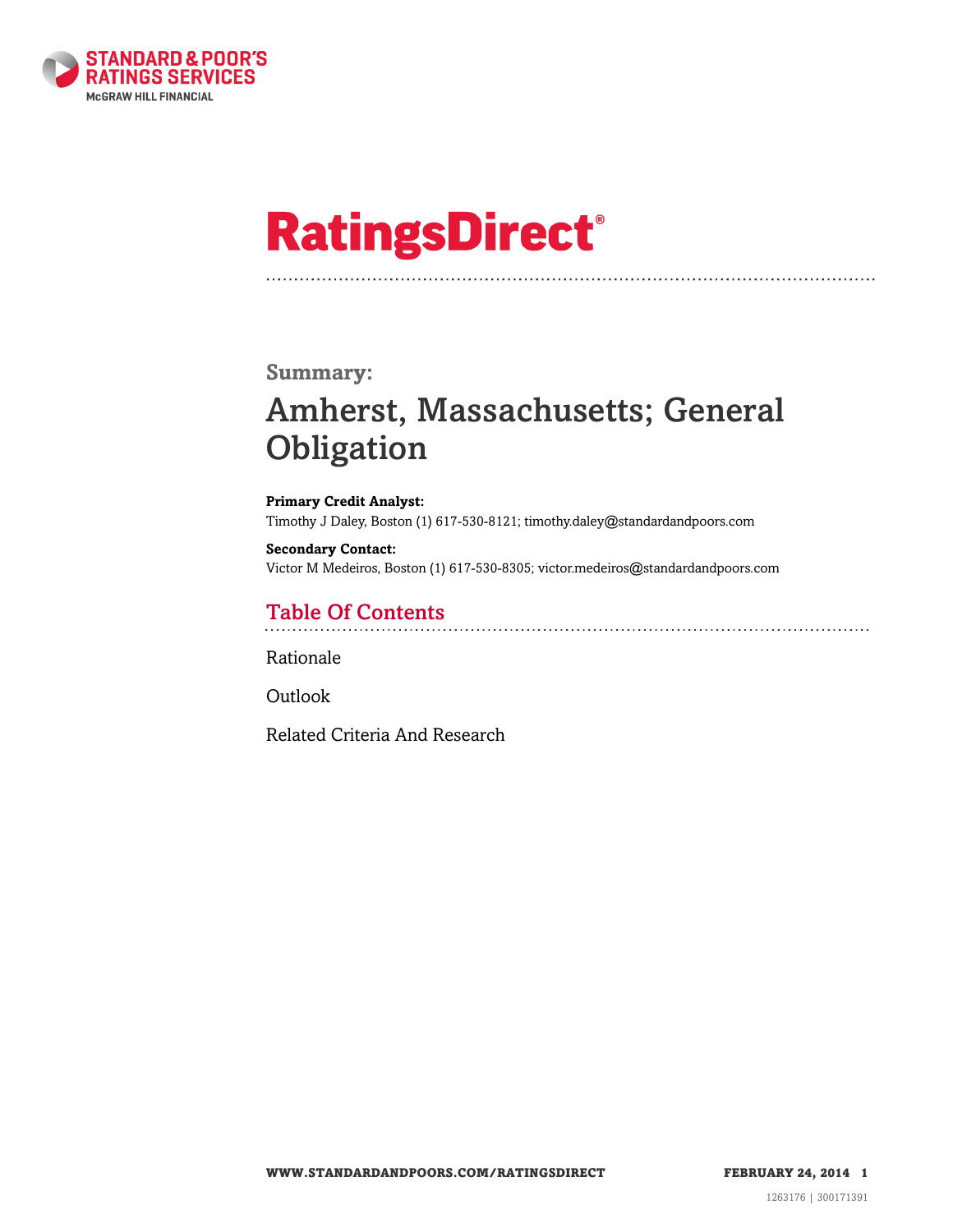# **Summary:** Amherst, Massachusetts; General Obligation

| Credit Profile                                              |            |          |
|-------------------------------------------------------------|------------|----------|
| US\$3.301 mil GO mun purp loan bnds ser 2014 due 03/01/2034 |            |          |
| Long Term Rating                                            | AA+/Stable | New      |
| Amherst GO                                                  |            |          |
| Long Term Rating                                            | AA+/Stable | Upgraded |

## <span id="page-1-0"></span>Rationale

Standard & Poor's Ratings Services raised its long-term rating on Amherst, Mass.' general obligation (GO) bonds to 'AA+' from 'AA' based on the town's strong budgetary performance and strong budgetary flexibility, further bolstered by its strong management conditions. The outlook is stable.

At the same time, Standard & Poor's assigned its 'AA+' rating, and stable outlook, to the town's series 2014 GO bonds.

Amherst's GO pledge secures the bonds. We understand that proceeds will be used to finance sewer system improvements within the town, as well as to finance other capital projects and capital equipment purchases.

In our view, the rating is based on our assessment of the following factors for the town:

- An adequate economy, with access to the broad and diverse Springfield metropolitan statistical area (MSA), and anchored by the University of Massachusetts-Amherst;
- Very strong budgetary flexibility, with 2013 audited available reserves at 13.4% of general fund expenditures and a demonstrated willingness to raise property taxes;
- Strong budgetary performance on a total governmental funds and general fund basis;
- Very strong liquidity, providing very strong cash levels to cover both debt service and expenditures;
- Very strong management conditions led by good financial policies; and
- A very strong debt and contingent liability position characterized by low debt service as a percent of total governmental funds expenditures.

#### Adequate economy

Amherst (estimated population: 37,800) is in Hampshire County in western Massachusetts, approximately 100 miles west of Boston and 25 miles north of Springfield. In addition to its access to Springfield, the town is a local economic center for the region with more than 15,000 jobs in higher education and health services. The local economy is underpinned by the presence of the University of Massachusetts, Amherst College, and Hampshire College. Due to the presence of these institutions, we believe the town's income and wealth measures are tempered, with projected median household effective buying income at 69.47% of the national level. Hampshire County's unemployment rate was 5.6% in 2012, below both state and national levels as it has historically reflected the employment opportunities within Amherst and the Springfield MSA.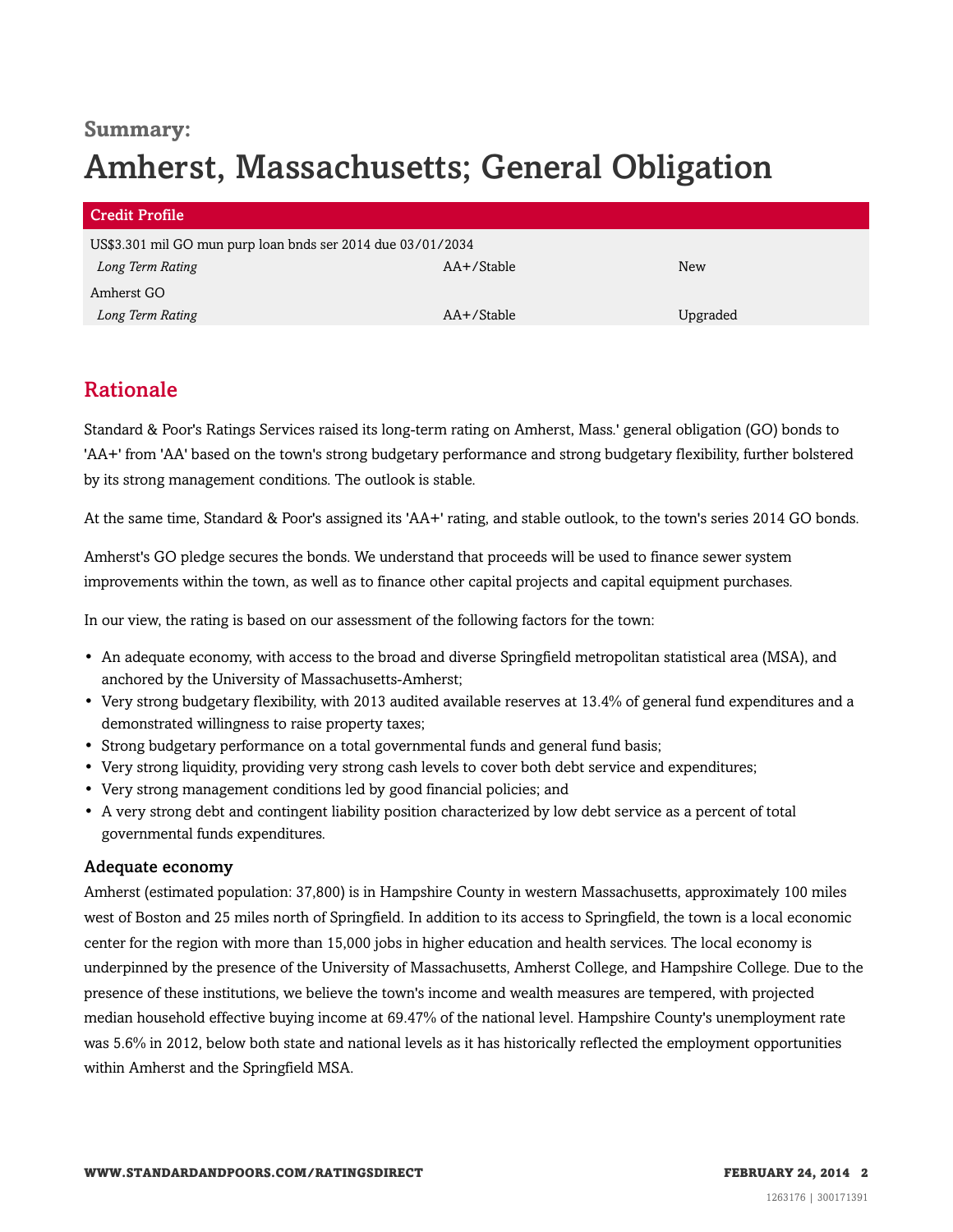As for the real estate market, we are seeing signs that values are stabilizing. Based on our regional forecasts, recent data indicate that median home prices are improving and that housing starts are trending upward. The town's assessed value (AV) decreased by an average of less than 1% from fiscal years 2008 to 2014 to \$2.06 billion. According to management, however, current values will be stable and could possibly grow modestly in the future. The corresponding per capita market value for 2014 is \$54,355; we believe the tax-exempt nature of the higher education institutions understates the level of wealth within the town. In addition, Amherst's tax base is very diverse in our view, with the top 10 taxpayers representing about 6.5% of the total AV.

#### Very strong budget flexibility

Amherst's financial position remains very strong, in our opinion, with audited fiscal 2013 at \$8.8 million or 13.4% of expenditures. For fiscal 2012, available reserves closed with a balance of \$7.5 million, equivalent to 11.7% of expenditures. While Amherst maintains little unused levy capacity in fiscal 2014, we believe the town has shown a willingness and ability to raise taxes by achieving an electorate approved Proposition 2 1/2 override of \$1.7 million in fiscal 2011.

Management indicates fiscal 2014 results are positive, so available reserves should remain in line with current levels. Looking ahead, we expect the town to maintain strong budget flexibility. Amherst's available reserves are guided by a formalized fund balance policy of maintaining reserves between 5% and 15% of operating expenditures, levels we consider adequate to strong.

#### Strong budgetary performance

The town's budgetary performance has been strong, in our view, with Amherst posting three consecutive general fund operating surpluses. It closed fiscal 2013 with a general fund operating surplus of \$1.3 million (about 2% of budget) and a governmental funds operating surplus of \$1.6 million (2.2% of budget). The favorable budgetary performance stems from conservative budgeting and a modest recovery in local fees and taxes due to the improving economy.

Currently, we anticipate Amherst's operating performance to remain stable. Based on our macroeconomic forecasts (See "U.S. State And Local Government Credit Conditions Forecast," published Dec. 17, 2013, on RatingsDirect), credit conditions in New England are improving. Amherst's 2014 budget totals \$69 million, a 4% increase over the adopted 2013 budget. Management is projecting surplus operations on a budgetary basis for 2014.

#### Very strong liquidity

Supporting the town's finances is what we consider very strong liquidity, with total available cash at 38% of total governmental fund expenditures and 2,014% of debt service. We believe Amherst has access to external liquidity and typically issues GO debt to finance significant capital-related activities.

#### Very strong management conditions

We currently view Amherst's management conditions as very strong. Based on a review of several key financial practices, the town's financial management practices are considered "strong" under Standard & Poor's Financial Management Assessment methodology. The town is thorough in its budget preparation and forecasting processes and conservative in nature, with assumptions borne out by variance analyses. Along with the budget, management creates a five-year capital improvement plan that identifies funding sources and is linked to the town's multiyear forecast. Amherst's debt management policies limit the general fund debt service to 10% of general fund revenues and establish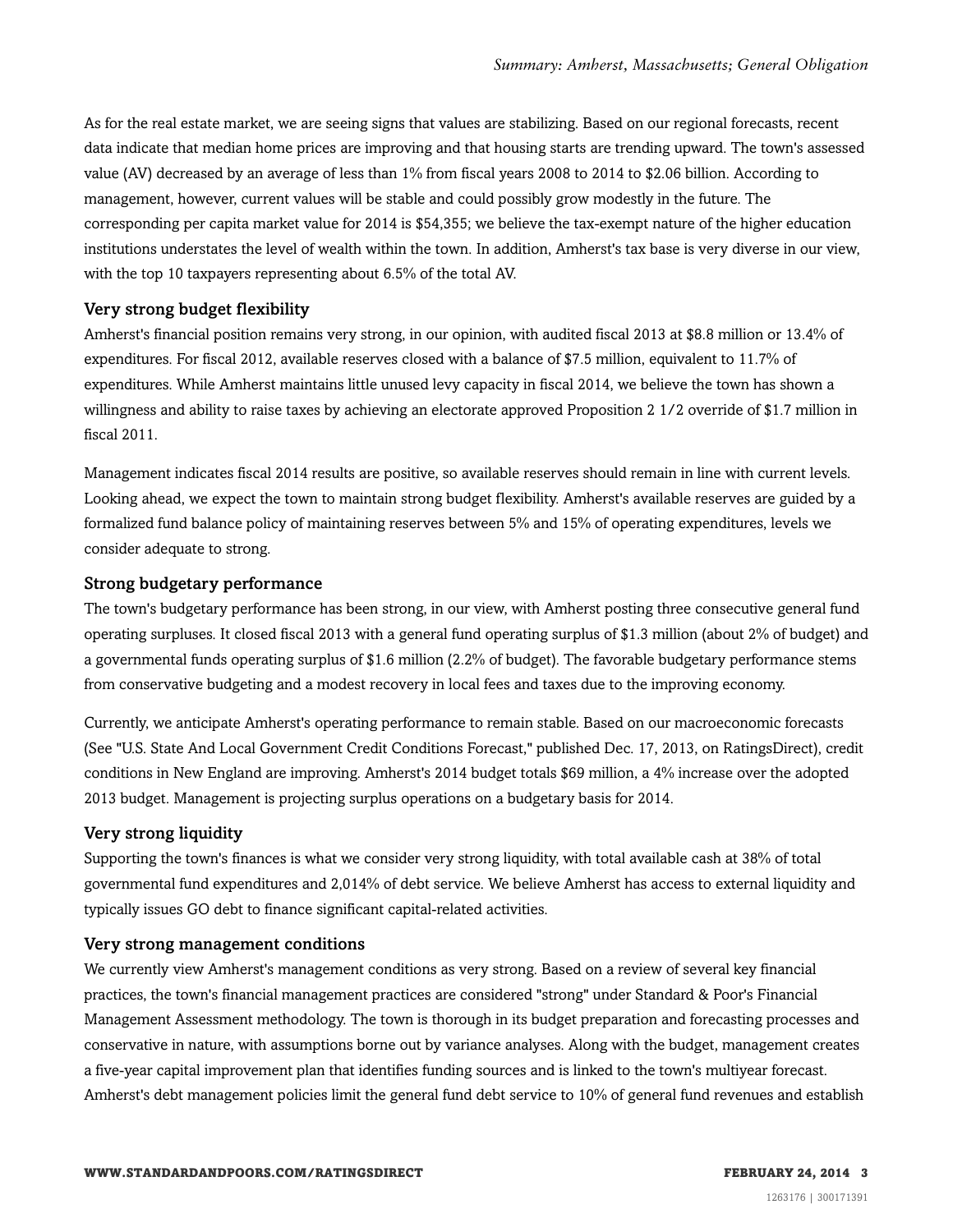minimum debt amortization targets. State statutes guide the town's investment policy, and Amherst's reserve and liquidity policies call for the undesignated-unreserved fund balance and stabilization fund to be maintained at 5% to 15% of general fund revenues, respectively.

#### Very strong debt and contingent liability profile

In our opinion, the town's debt and contingent liability profile is very strong, with debt service at 1.9% of governmental fund expenditures and net direct debt at 13.8% of current revenue. As of June 30, 2013, Amherst has about \$14.2 million overall net debt, which is net of self-supporting water and sewer debt paid for by user charges and includes overlapping debt for its participation the Amherst-Pelham Regional School District. Enhancing the town's debt profile is its plan to retire 74% of principal debt in the next 10 years. Management indicates Amherst has no significant debt plans in the medium term.

A long-term credit consideration is the town's pension and other postemployment benefit (OPEB) obligation liabilities. Amherst participates in the Hampshire County Retirement System and, as of Jan. 1, 2012 (the most recent data available), its share of the system's estimated unfunded actuarial liability was \$42 million, and the pension system was about 56% funded overall. The town pays the full annual required contribution (ARC), which was \$3.9 million in fiscal 2013. Amherst's OPEB liability as of Jan. 1, 2012, was valued at \$93.7 million, assuming a 3.5% investment return, with a \$8.7 million ARC in fiscal 2013, or 13.3% of general fund expenditures. The actual payment in fiscal 2013 was \$4.2 million, or 48% of the ARC. The town has established an OPEB trust, and management has budgeted a current balance of \$1 million and management has budgeted a \$400,000 contribution in fiscal 2014, of which \$100,000 covers the town's general fund OPEB liabilities. It is estimated that about 4% of the OPEB liabilities is related to the enterprise fund. While the enterprise fund will be meeting the full ARC in the current and future fiscal years, management has yet to formulate a plan to meet its ARC for the rest of the liabilities. Combined pension and OPEB contributions for fiscal 2013 were equivalent to 10.8% of expenditures a level we consider elevated.

#### Strong Institutional Framework

We consider the Institutional Framework score for Massachusetts towns as strong. (See the Institutional Framework score for Massachusetts, published Sept. 12, 2013.)

### <span id="page-3-0"></span>**Outlook**

The stable outlook reflects our expectation that Amherst's continued good fiscal management will allow the town to maintain strong general fund reserves commensurate with its formal policy throughout the economic cycle. Moreover, the town's stable economy and diverse property tax base should allow for revenues to remain strong and consistent. We believe management will continue to mitigate the effects of Amherst's long-term liabilities in addition to the town continuing to maintain balanced operations and strong reserves. As a result, we do not expect to change the rating within the two-year outlook time frame. While not likely, if management is unable adjust revenues and expenditures accordingly to maintain a balanced budgetary performance, and budgetary flexibility declines significantly as a result, the rating could be pressured.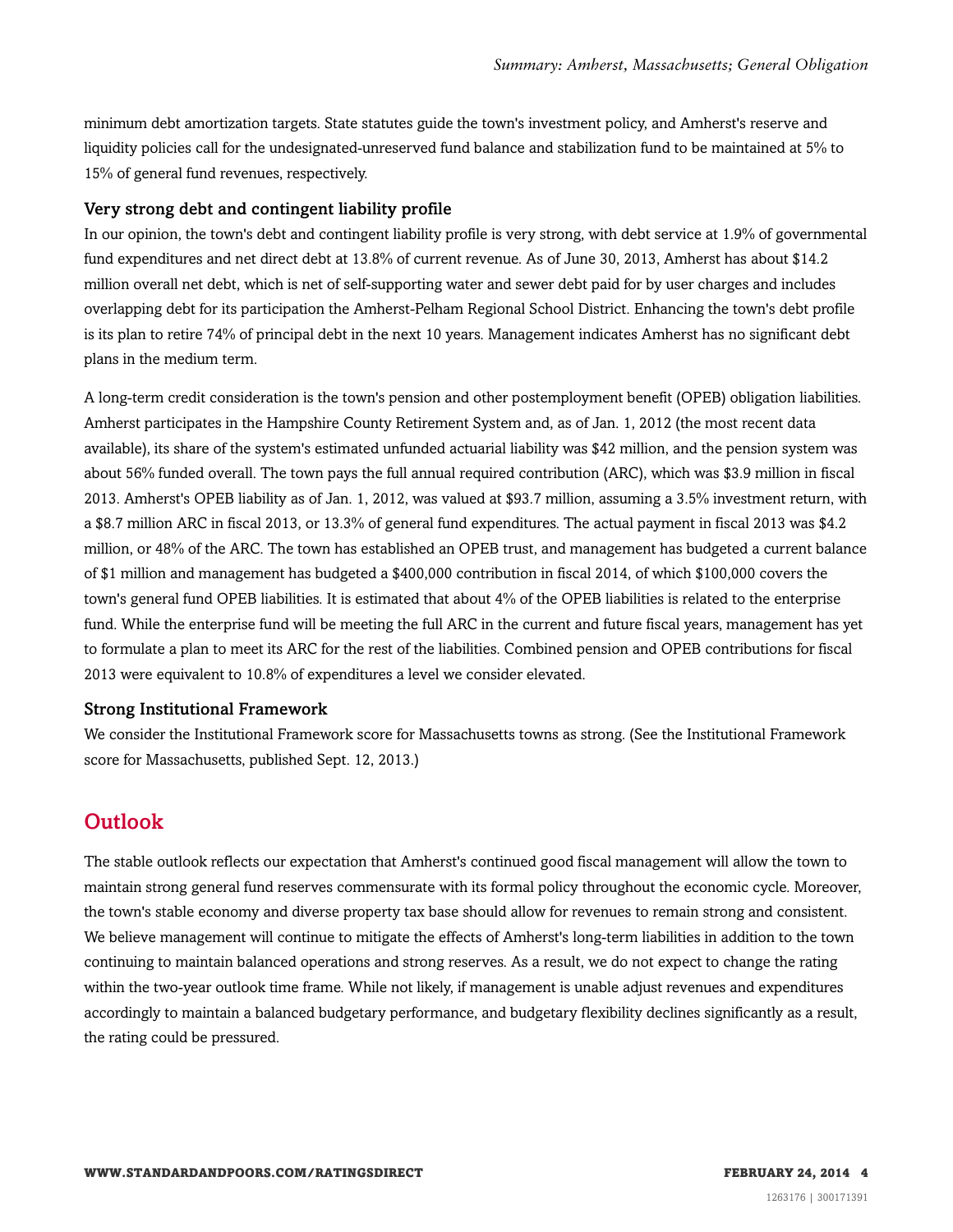# <span id="page-4-0"></span>Related Criteria And Research

#### Related Criteria

- USPF Criteria: Local Government GO Ratings Methodology And Assumptions, Sept. 12, 2013
- USPF Criteria: Financial Management Assessment, June 27, 2006

#### Related Research

- S&P Public Finance Local GO Criteria: How We Adjust Data For Analytic Consistency, Sept. 12, 2013
- Institutional Framework Overview: Massachusetts Local Governments, Sept. 12, 2013

Complete ratings information is available to subscribers of RatingsDirect at www.globalcreditportal.com. All ratings affected by this rating action can be found on Standard & Poor's public Web site at www.standardandpoors.com. Use the Ratings search box located in the left column.